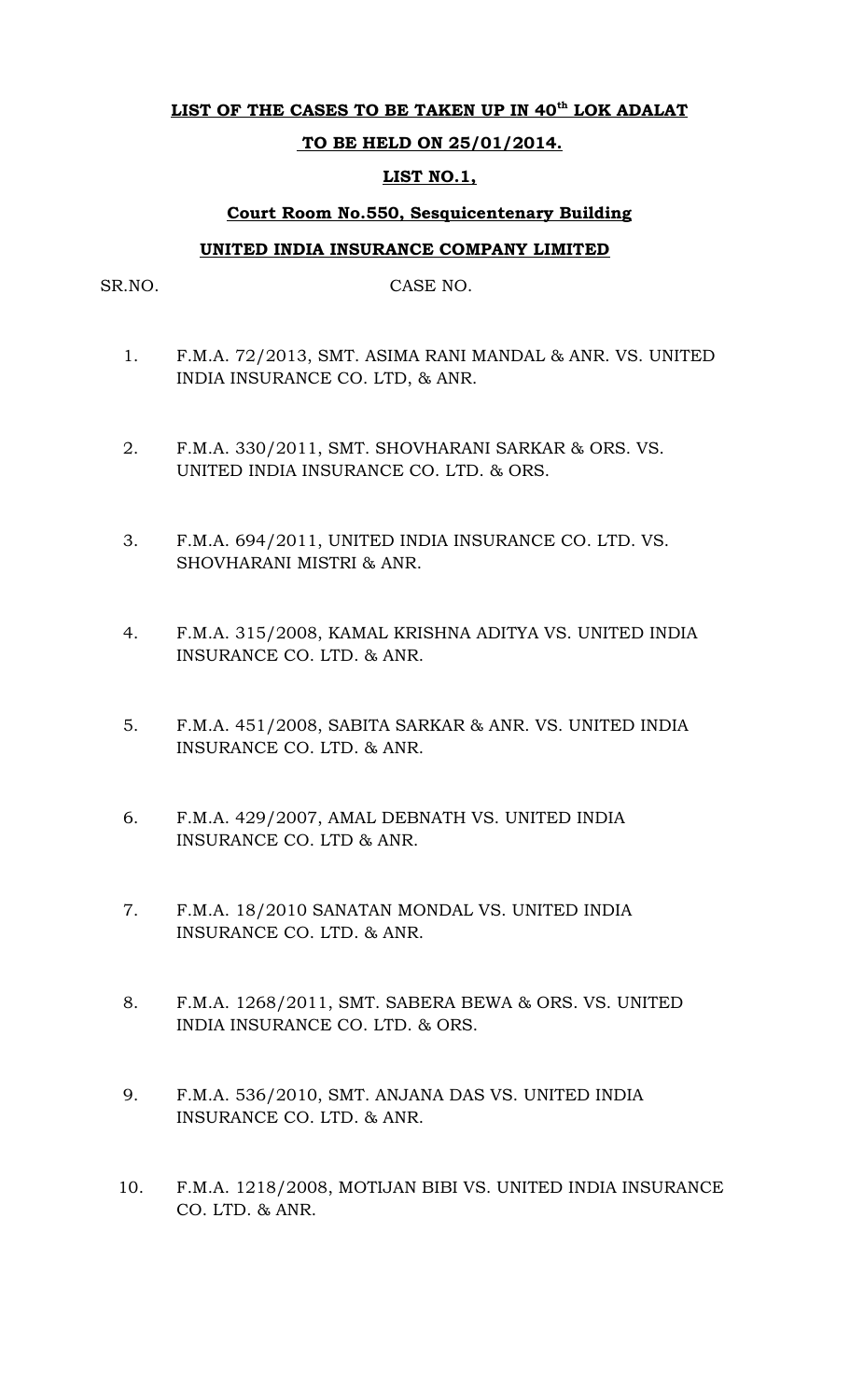- 11. F.M.A. 766/2011, NONI BARMAN & ORS. VS. UNITED INDIA INSURANCE CO. LTD. & ANR.
- 12. F.M.A. 252/2008, UNITED INDIA INSURANCE CO. LTD VS. GOBINDA DAS  $@$  GOHINDA CHANDRA DAS  $\&$  ORS.
- 13. FMAT 1416/2012
- 14. FMA 717/2012, P DASGUPTA VS. K BANIK
- 15. F.M.A.T. 1223/2008,
- 16. F.M.A. 265/2012,
- 17. F.M.A. 451/2011,
- 18. F.M.A.T. 1152/2013,
- 19. F.M.A.T. 587/2010
- 20. F.M.A.T. 1458/
- 21. F.M.A.T. 460/2010
- 22. F.M.A.T. 1543/2009
- 23. F.M.A.T. 165/2000
- 24. F.M.A.T. 354/2011
- 25. F.M.A.T. 846 /2011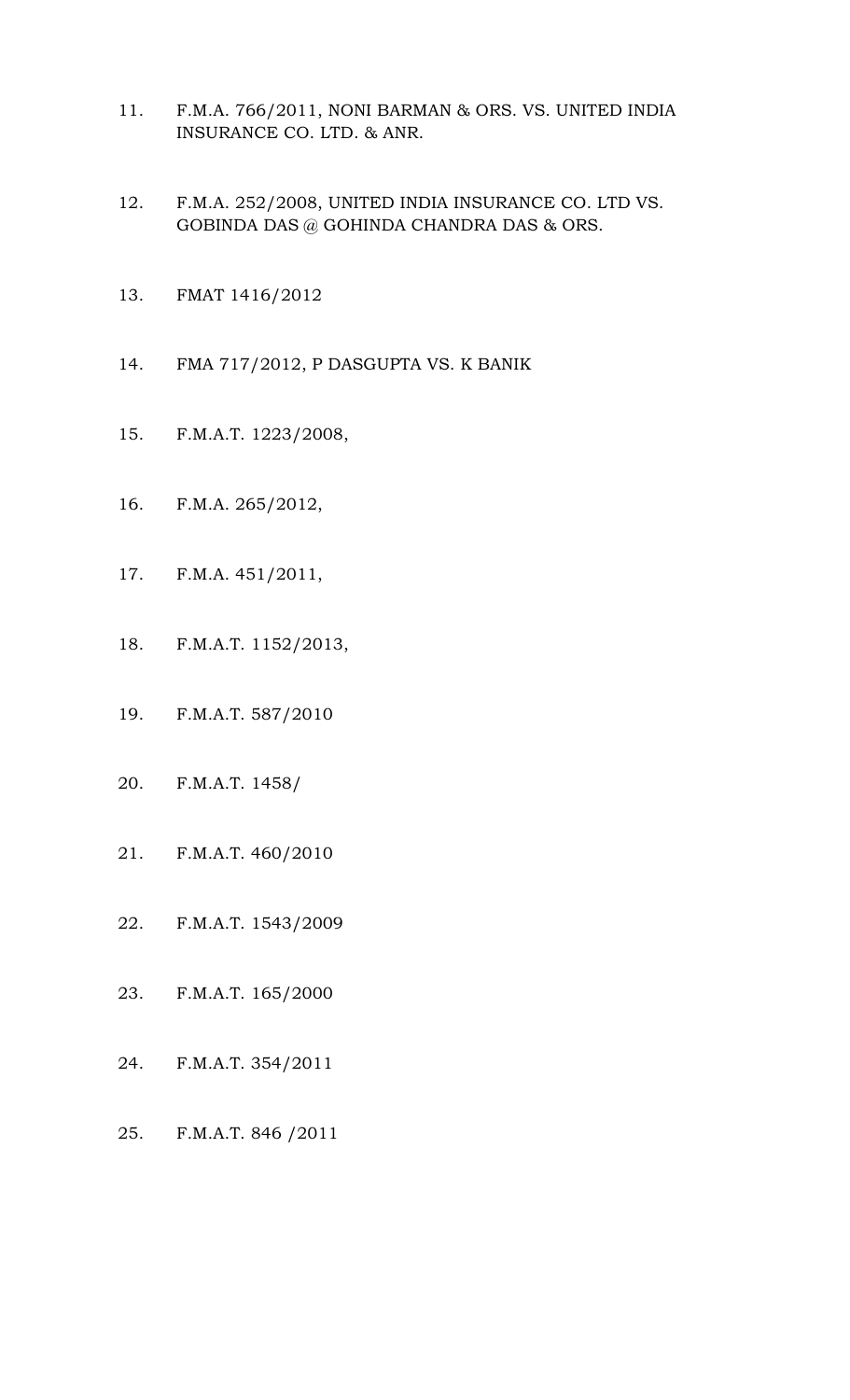# **NATIONAL INSURANCE COMPANY LTD.**

SR. NO. CASE NO.

- 1. F.M.A. 1948/2013 NATIONAL INSURANCE CO. LTD. VS. NUR AYESA KHATUN & ANR.
- 2. F.M.A. 120/2008, SMT. FATEMA BEGUM & ANR. VS. NATIONAL INSURANCE CO. LTD. & ANR.
- 3. F.M.A. 961/2008, SMT. CHABI CHATTRJEE & ANR. VS. NATIONAL INSURANCE CO. LTD. & ANR.
- 4. F.M.A. 1498/2010, SMT. MUKTI RANI CHAKRABORTY VS. NATIONAL INSURANCE CO. LTD. & ORS.
- 5. F.M.A. 1342/2012, PIJUSH BHADRA VS. NATIONAL INSURANCE CO. LTD & ANR.
- 6. F.M.A. 539/2011, NATIONAL INSURANCE CO. LTD. VS. RAHAMATULLA MOLLA @ RAHAMAN MOLLA & ORS.
- 7. F.M.A. 1071/2012, PARBATI DEVI VS. THE NATIONAL INSURANCE CO. LTD. & ANR.
- 8. F.M.A. 1219/2012 SMT. LAXMI DEVI & ORS. VS. NATIONAL INSURANCE CO. LTD & ORS
- 9. F.M.A. 404/2008, NATIONAL INSURANCE CO. LTD. VS. RAM NIBASH SINGH & ORS.
- 10. F.M.A.1517/2014, NATIONAL INSURANCE CO. LTD. VS. SK. MARJINA BEGAM & ORS.
- 11. F.M.A. 156/2014, MD. MOKSHED ALI SARDAR @ ISLAM. VS. JAYDEEP SAILASH DUTTA & ANR.
- 12. F.M.A. 1498/2010, MUKTI RANI CHAKRABORTY VS. NICL.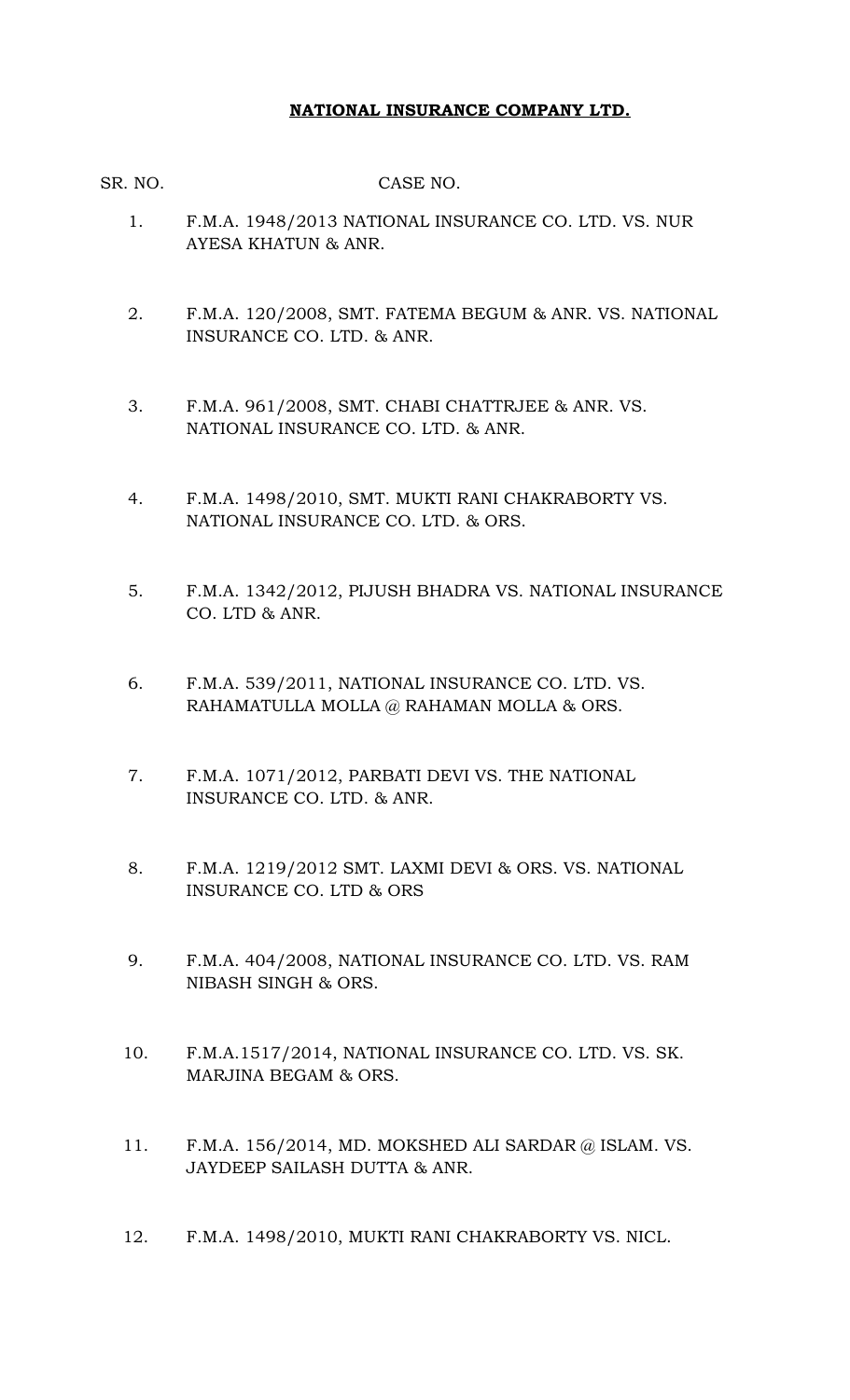- 13. F.M.A. 1322/2012, BIPULA DAS VS. NICL.
- 14. F.M.A. 2627//2007, DAIDAKI BALA MANNA VS. NICL
- 15. F.M.A. 132/2006, JANUKI CHHETRI VS. NICL
- 16.. F.M.A. 34/2001, KALPANA GHOSH VS. NICL.
- 17.. F.M.A. 449/2002, MANOKA SANTRA VS. NICL
- 18. F.M.A. 138/2006, LAKSHMI DAS VS. NICL
- 19. F.M.A. 251/2012, MIHIJAN BIBI VS. NICL
- 20. F.M.A. 1959/2009, MORJIA BEGUM VS. NICL
- 21. F.M.A. 96/2003, MANORAMA ROUTH VS. NICL.
- 22. F.M.A. 639/2010, MORESED SK. VS. NICL
- 23. F.M.A. 375/2009, PARBATI MURMU VS. NICL
- 24. F.M.A. 1148/2010, PADDA MAJHI VS. NICL
- 25. F.M.A. 1385/2008, SUMITA SARKAR VS. NICL
- 26. F.M.A. 495/2004, RANAPRATAP HALDER VS. NICL
- 27. F.M.A. 196/2012, SUMI THAKUR VS. NICL
- 28. F.M.A. 913/2007, SATHI ROY VS. NICL
- 29. F.M.A. 2627/2007, BHARAT CHANDRA DAS VS. NICL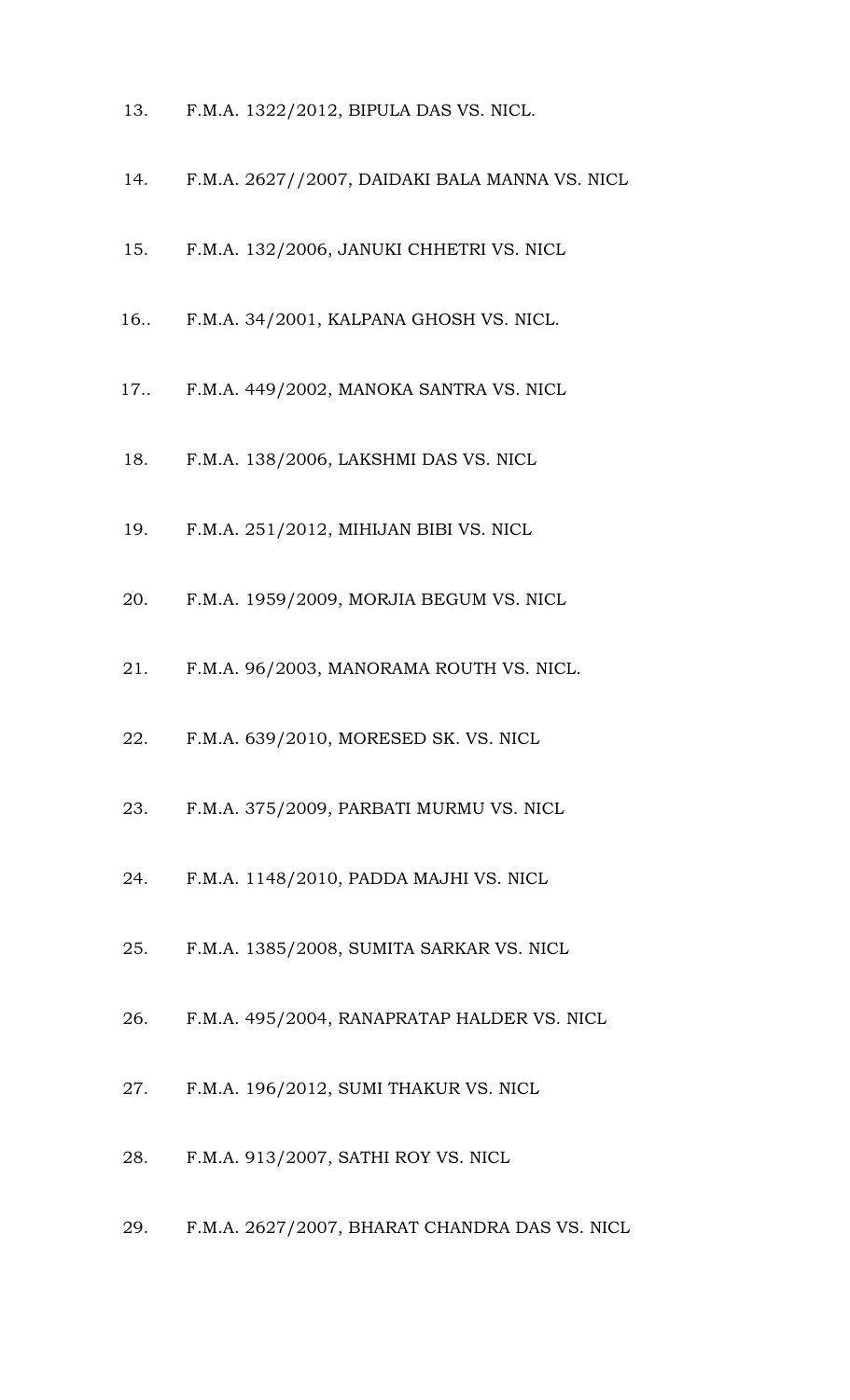- 30. F.M.A. 437/2012, RAHAMAT SK. VS. NICL
- 31. F.M.A. 1630/2008, ANANDA DEY VS. NICL
- 32. F.M.A. 1528/2008, ATUL MAHATO VS. NICL
- 33. F.M.A. 255/2012, HALEMA BEWA VS. NICL
- 34. F.M.A. 223/2011. SUKNI RABIDAS VS. NICL
- 35. F.M.A. 64/2011, LAXMI RANI SAHOO VS. NICL
- 36. F.M.A. 276/2011, HANEPHA BIBI VS. NICL
- 37. F.M.A. 341/2010, AKHTER HOSSAIN VS. NICL
- 38. F.M.A. 405/2010, MADHABI LET VS. NICL
- 39. F.M.A. 1055/2010, NETAI SHARMA VS. NICL
- 40. F.M.A. 1294/2010, NAUSHAD AHMED VS. NICL
- 41. F.M.A. 871/2009, RUKMINI MAHATO VS. NICL
- 42. F.M.A. 319/2011, LOPA MUDRA CHOWDHURY VS. NICL
- 43. F.M.A. 423/2011, SEBERA BEGUM VS. NICL
- 44. F.M.A. 1321/2009, SIMA BEGUM VS. NICL
- 45. F.M.A. 768/2008, DAIMONI BHUINYA VS. NICL
- 46. F.M.A. 1221/2012, REKHA SAHA VS. NICL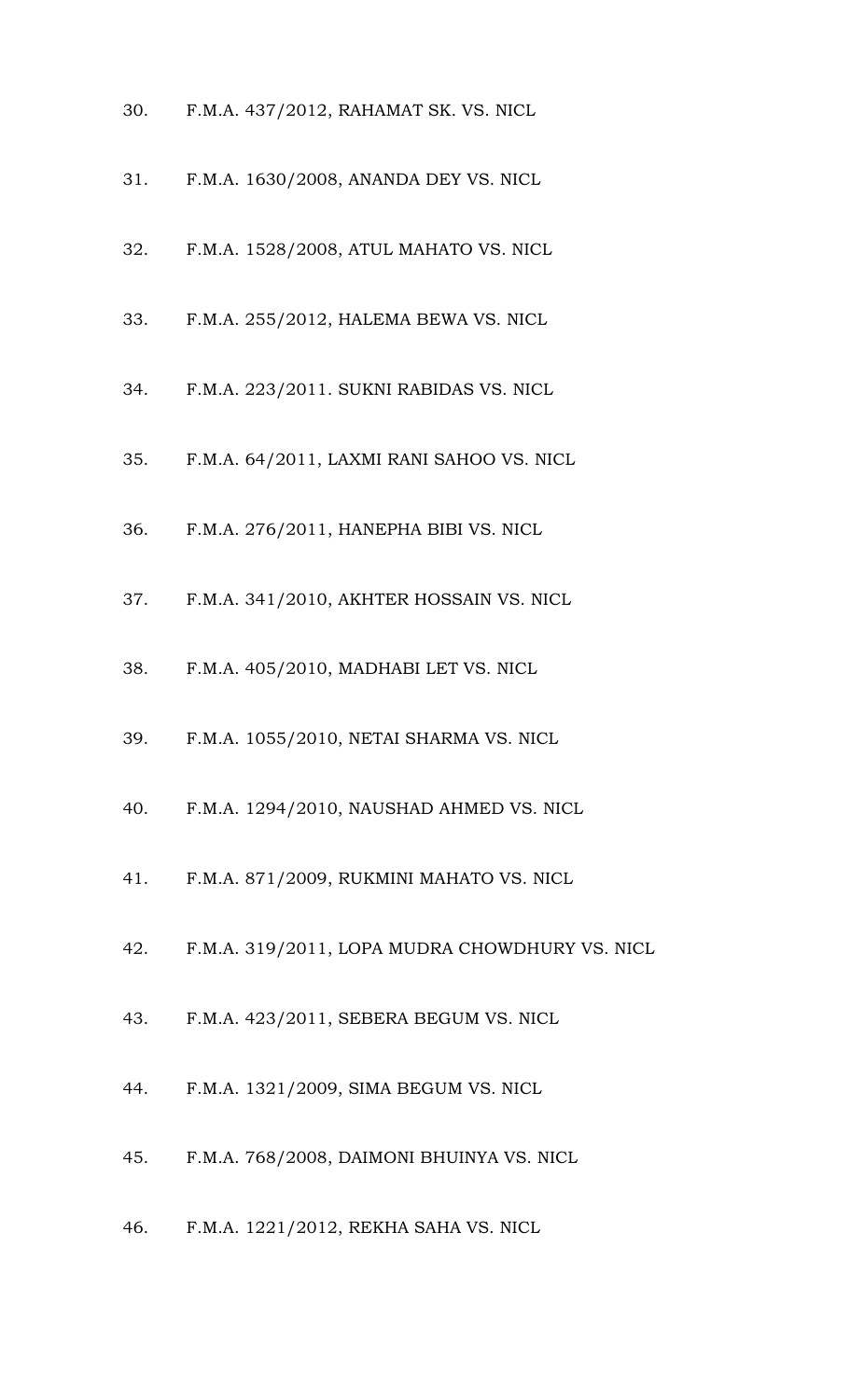- 47. F.M.A. 260/2011, SHRABONI KHATOON VS. NICL
- 48. F.M.A. 510/2008, NICL VS. DOLENA BIBI.
- 49. F.M.A. 1175/2013, RUNIMA TUDU VS. NICL
- 50. F.M.A. 241/2011, ANUSHREE PATI VS. NICL
- 51. F.M.A. 597/2010, MANARUL SK. VS. NICL
- 52. F.M.A. 1351/2011, TARUBALA SAMANTA VS. NICL
- 53. F.M.A. 227/2010, SUMATI ORAW VS. NICL
- 54. F.M.A. 1495/2009, DURGA MONDAL VS. NICL
- 55. F.M.A. 437/2009, SK NAJRUL ISLAM VS. NICL
- 56. F.M.A. 277/2008, NICL VS. SUBHANKARI GHOSH
- 57. F.M.A. 460/2007, NICL VS. ABDUR RASHID
- 58. F.M.A.T. 947/2013, NICL VS. MARJINA BEGUM
- 59. F.M.A. 271/2013, NICL VS. SUFAL KISKU
- 60. F.M.A.T. 29/2012, MIRA MONDAL VS. NICL
- 61. F.M.A.T. 913/2011, LAXMI DEVI VS. NICL
- 62. F.M.A.T. 723/2011, PARBARI DEVI VS. NICL
- 63. F.M.A.T. 55/2013, MOKSHED ALI VS. NICL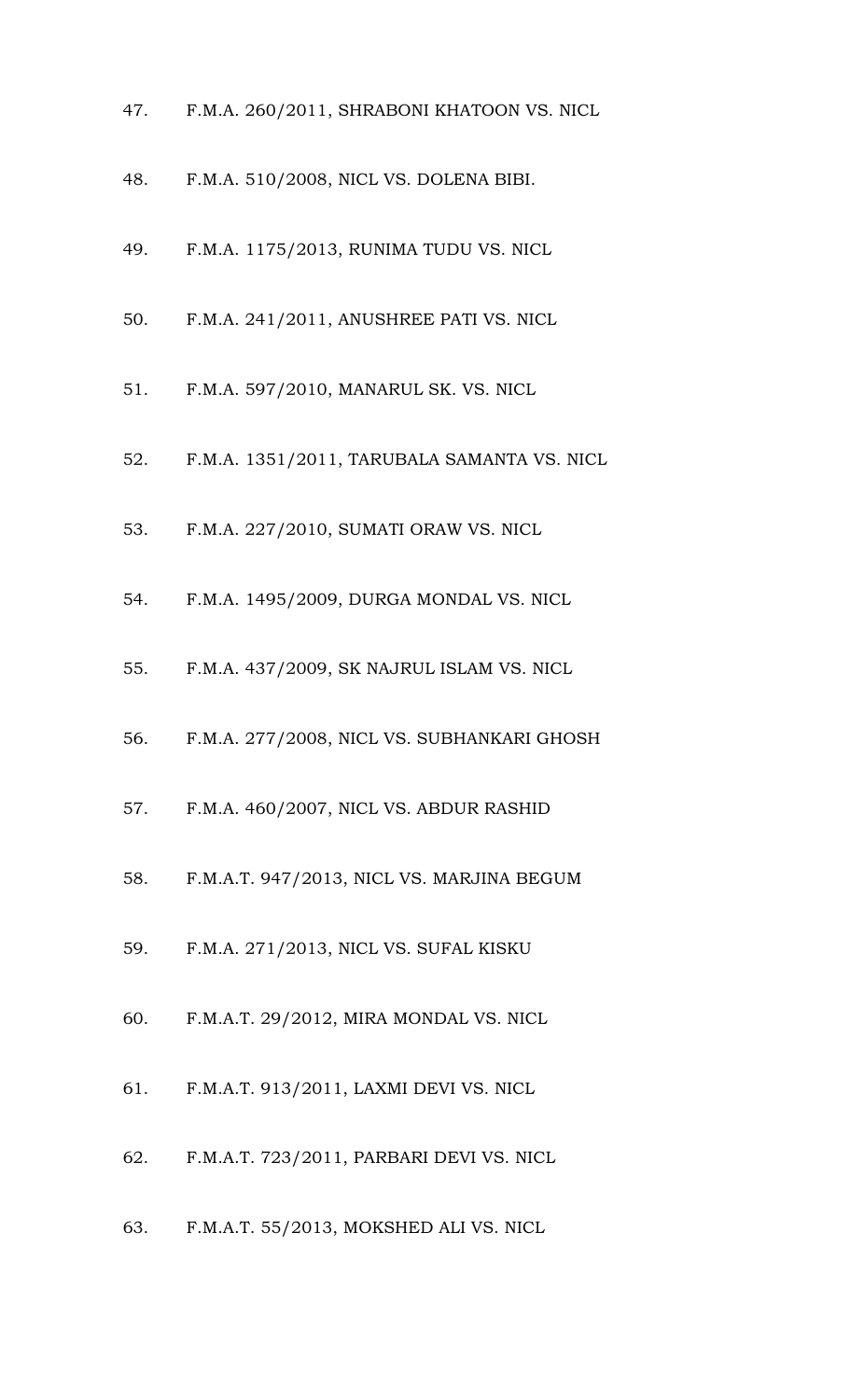- 64. F.M.A.T. 462/2012, PATANI MONDAL VS. NICL
- 65. F.M.A.T. 575/2012, KANIKA ROY VS. NICL
- 66. F.M.A.T. 497/2010, SK. RUSTAM VS. NICL
- 67. F.M.A.T. 865/2011, PIJUSH BHADRA VS. NICL
- 68. F.M.A.T.713/2013, NICL VS. KHANDI SOREN

### **OTHERS**

- SR. NO. CASE NO.
	- 1. F.M.A. 656/2009, DANDASI DORA, VS. UNION OF INDIA REPRESENTED THROUGH THE GENERAL MANAGER.

# **LIST OF THE CASES TO BE TAKEN UP IN 40th LOK ADALAT TO BE HELD ON 25/01/2014.**

# *LIST NO.2*

# **Court Room No.551, Sesquicentenary Building**

# **NEW INDIA ASSURANCE COMPANY LTD..**

### SR. NO. CASE NO.

- 1. F.M.A. 43/2010, NEW INDIA ASSURANCE CO. LTD. VS. MONIKA BHATTACHARYA & ANR.
- 2. F.M.A. 735/2008, NEW INDIA ASSURANCE CO. LTD. VS. JABEDA BIBI & ANR.
- 3. F.M.A. 1177/2013, SK. SATTAR ALI @ SEKH SATTAR ALI VS. NEW INDIA ASSURANCE CO. LTD. & ANR.
- 4. F.M.A. 268/2006, THE NEW INDIA ASSURANCE CO. LTD. VS.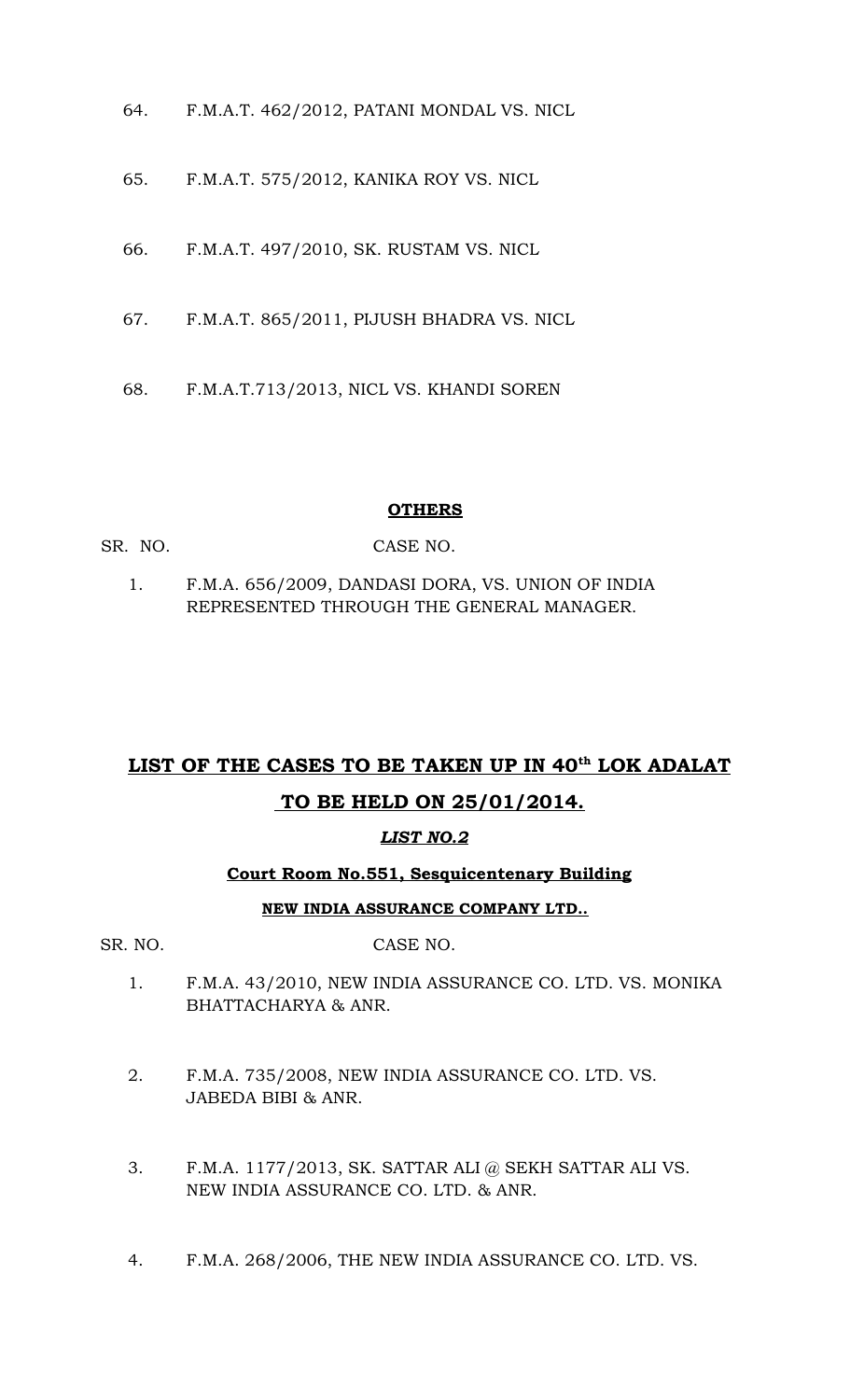SRI KAMAL DE & ORS.

- 5. F.M.A. 1530/2008, RAJ MASHI @ MASI & ANR. VS. NEW INDIA ASSURANCE CO. LTD. & ANR.
- 5. F.M.A. 498/2006, SRI ABANI SENGUPTA & ORS. VS. NEW INDIA ASSURANCE CO. LTD & ORS.
- 6. F.M.A. 194/2011, SRI BENU GOPAL JHUNJHUNWALA & ORS. VS. NEW INDIA ASSURANCE CO. LTD & ANR.
- 7. F.M.A. 1296/2010, SMT. KALPANA MONDAL & ORS. NEW INDIA ASSURANCE CO. LTD. & ANR.
- 8. F.M.A. 560/2008, HAMFUL BIBI & ANR.VS. DIVISIONAL MANAGER, NEW INDIA ASSURANCE CO. LTD. & ANR.
- 9. F.M.A. 854/2008, SMT. MALATI DHARA & ANR. VS. NEW INDIA CO. LTD. & ANR.
- 10. F.M.A. 277/2008, NEW INDIA ASSURANCE CO. LTD. VS. SUBHANKARI GHOSH & ANR.
- 11. F.M.A. 141/2010, SMT. BARNALI CHAKRABORTY & ANR.VS. NEW INDIA ASSURANCE CO. LTD. \*& ORS.
- 12. F.M.A. 851/2008, SMT. BHARATI HEMRAM & ANR. VS. NEW INDIA ASSURANCE CO. LTD. & ANR.
- 13. F.M.A. 581/2008, SMT. CHINTA KSHETRAPAL & ORS. VS. THE NEW INDIA ASSURANCE CO. LTD. & ANR.
- 14. F.M.A. 478/2009, PHAKRUNESHA BEGUM & ANR. VS. THE NEW INDIA ASSURANCE CO. LTD. & ANR.
- 15. F.M.A. 1325/2008, SMT. ANITA MAJHI & ANR. VS. THE NEW INDIA ASSURANCE CO. LTD. & ANR.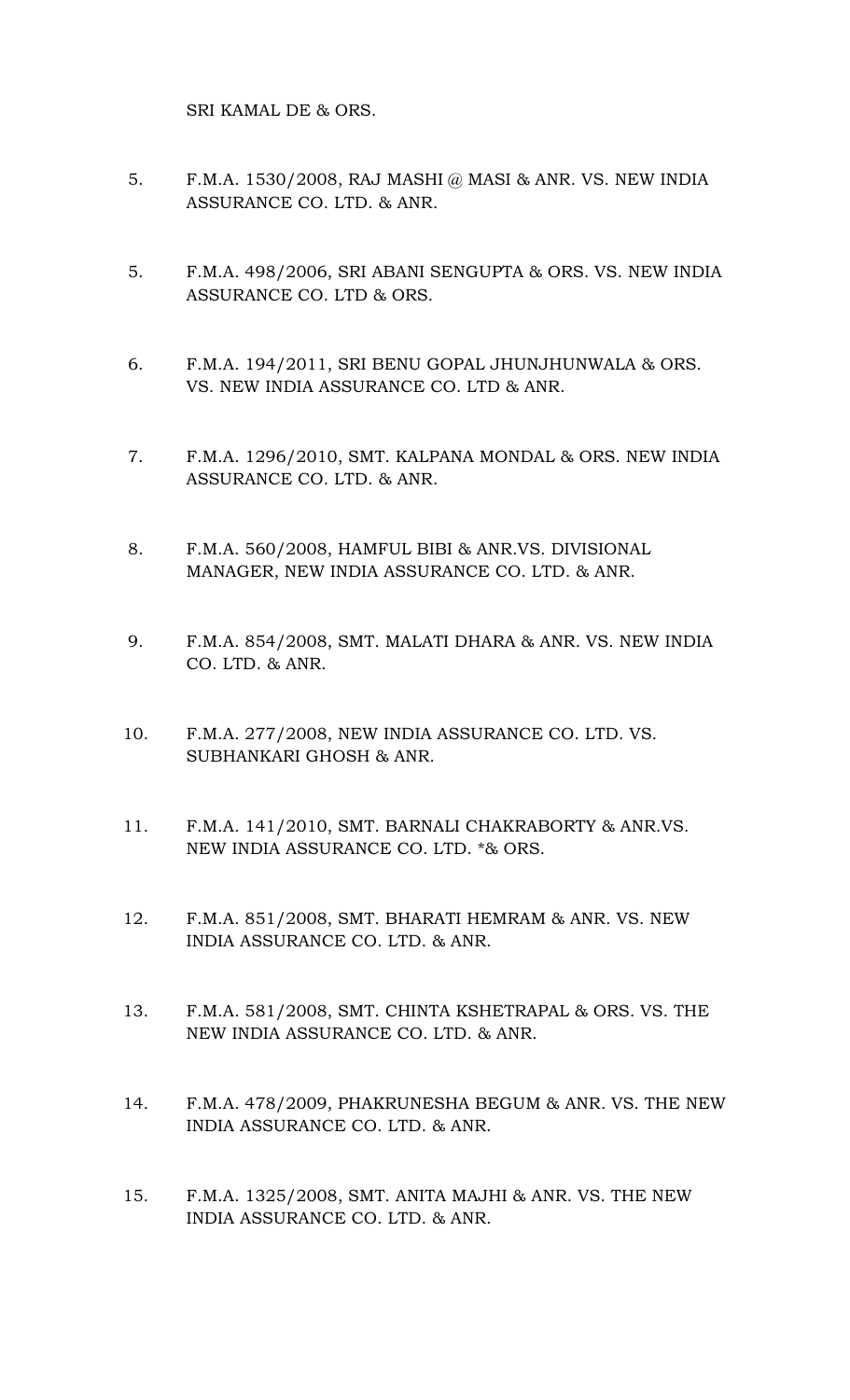- 16. F.M.A. 366/2011, SMT. ADHARI PAHARI & ORS. VS. THE NEW INDIA ASSURANCE CO. LTD. & ANR.
- 17. F.M.A. 887/2009, LAKSHMAN KSHETRAPAL VS. NEW INDIA ASSURANCE CO. LTD. & ORS.
- 18. F.M.A. 1341/2012, MINOR BUMU @ SANTANA DULEY VS. NEW INDIA ASSURANCE CO. LTD & ANR.
- 19. F.M.A. 877/2013, NEW INDIA ASSURANCE CO. LTD. VS. SMT. SANTANA MUKHERJEE & ORS.
- 20. F.M.A. 45/2010, SMT. MUKTI MISRA & ORS. VS. NEW INDIA ASSURANCE CO. LTD & ANR.
- 21. F.M.A. 329/2008, SRI RAM NIBASH SINGH, VS. NEW INDIA ASSURANCE CO. LTD. & ORS.
- 22. F.M.A. 1225/2009, NEW INDIA ASSURANCE CO. LTD. VS. YUSUF ALI PAIK @ YUSUF PAIK & ANR.
- 23. F.M.A. 383/2006, ANGUR HALDER & ORS. VS. NEW INDIA ASSURANCE CO. LTD & ORS.
- 24. F.M.A.1541/2012 BANU @ SANTANA DULUI VS. NEW INDIA ASSUARANCE.
- 25. F.M.A. 456/2006 ANIMA DHAR VS NIA
- 26. F.M.A. 2469/2005 MRS POPI MAJUMDAR VS NIA
- 27. F.M.A. 1148/2007 SUGA BIBI VS NIA
- 28. F.M.A. 962/20096 NIA VS. SUJATA DEO
- 29. F.M.A.T. 250/2008 NIA VS JADADA BIBI
- 30. F.M.A.T. 23/2008 NIA VS RAJESH KHAN REPORESENTED BY RKHAN
- 31. F.M.A.T. 2550/2005 NIA VS PURNIMA LAMA
- 32. F.M.A.T. 1022/2012, NIA VS SMT SANTANA MUKHERJEE
- 33. F.M.A.T. 36/2012 NIA VS GOPAL PROSAD GUPTA
- 34. F.M.A.T. 72/2013, NIA VS A.N. SINGH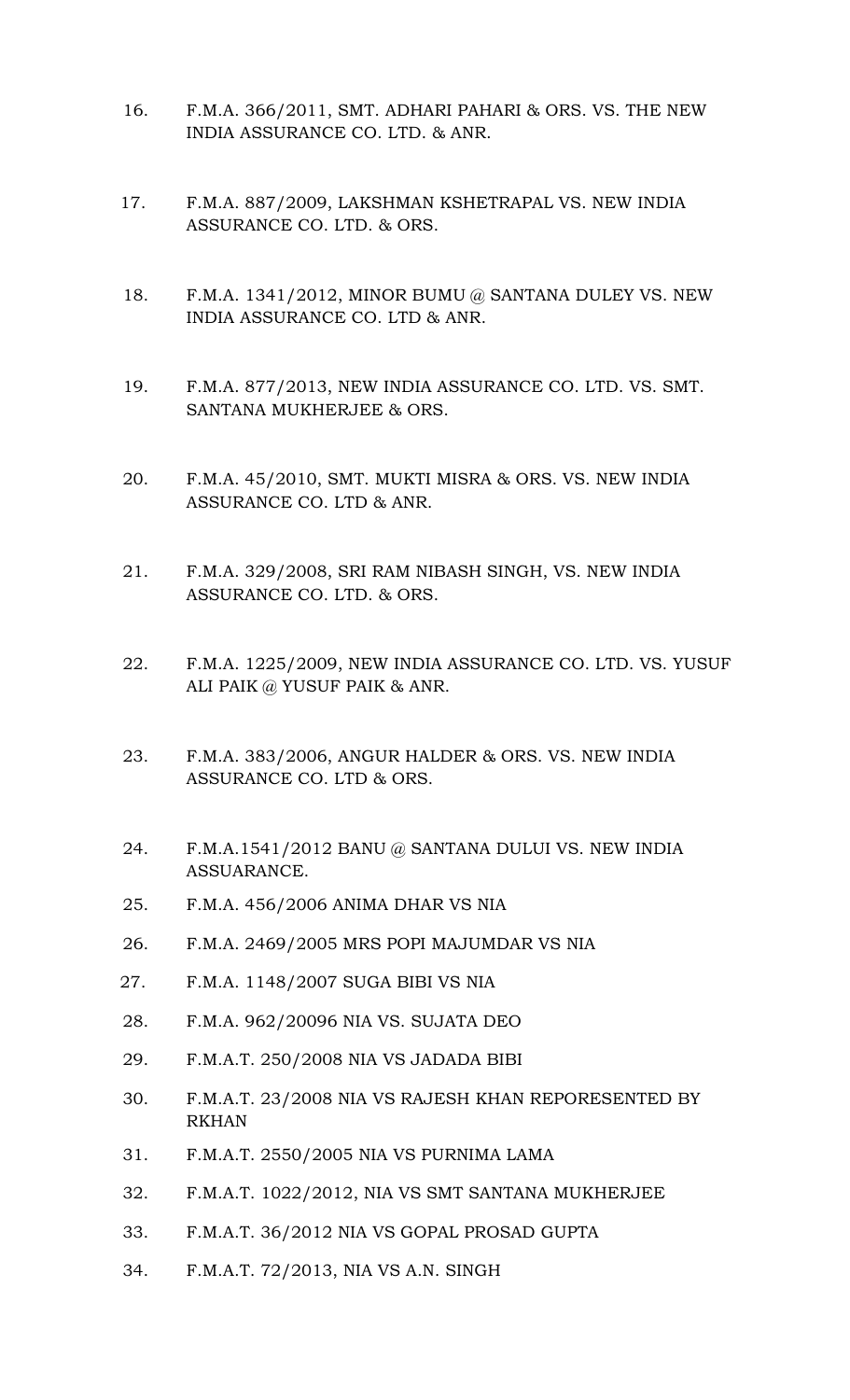- 35. F.M.A.T. 122/2009, NIA VS MONIKA BHATTACHARJEE
- 36. F.M.A.T 419/2009, NIA VS PRASANTA GHOSH
- 37. FMA 357/2009 SRI SANKAR DUTTA VS NIA
- 38. FMA 970/2005 RAGHUNATH ADAK VS NIA
- 39. F.M.A. 318/2006 ISHRAT KHATOON @ ISRAT BEGUM
- 40. F.M.A. 194/2011 BENUGOPAL JHUNJHUWALA VS NIA
- 41. F.M.A. 343/2010 SMT BULU SINGH VS NIA
- 42. F.M.A. 606/2005 SMT SUMI DEBI VS NIA
- 43. F.M.A. 1496/2008, MRS SUMITRA MONDAL VS NIA
- 44. F.M.A.T. 1157/2013, FATIK SK @ ABDUL MOTIN
- 45. F.M.A.T. 207/2010, NIA VS. DIPAK RANJAN DAS
- 46. F.M.A.T. 49/2010, SABIRA KHA VS. NIA
- 47. F.M.A.T. 1154/2007, DR. PARIJAT MALLICK VS. NIA
- 48. F.M.A.T. 656/2009, SMT. SENJUTI ROY VS. NIA
- 49. F.M.A.T. 1847/2006, BIRENDRA SINGH VS. NIA
- 50. F.M.A.T. 334/2013, SMT. MANJURI BIBI VS. NIA
- 51. F.M.A.T. 3754/2005, SMT. BUJGUNIA DEBI VS. NIA
- 52. F.M.A.T. 223/2009, NIA VS. YUSUF ALI PAIK.
- 53. F.M.A.T. 1539/2009, SMT. SHILA BERA VS. NIA.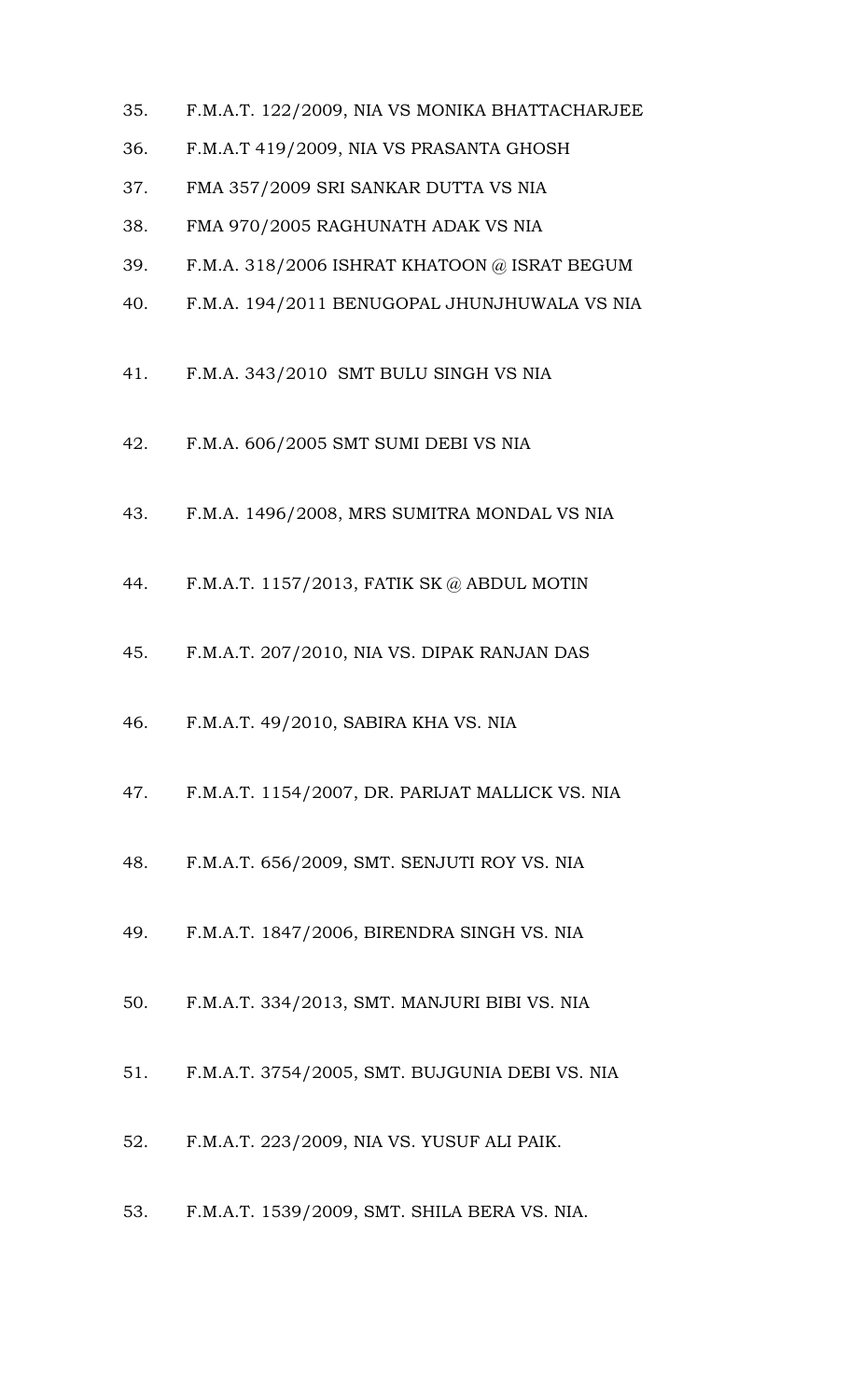54. W.P. 1142(W)/2013, MR. NIRMAL ADHIKARI VS. NIA

## **THE ORIENTAL INSURANCE COMPANY LTD.**

SR. NO. CASE NO.

- 1. F.M.A. 510/2008, SMT. ANNAKA TUDU & ORS. VS. ORIENTAL INSURANCE CO. LTD. & ANR.
- 2. F.M.A. 319/2008, SMT. SOVA BASAK & ORS. VS. ORIENTAL INSURAMNCE CO. LTD. & ORS.
- 3. F.M.A. 476/2004, THE ORIENTAL INSURANCE CO. LTD. VS. SRI MOHAN SARKAR & ANR.
- 4. F.M.A. 21/2010, SRI PANU PRADHAN DAS VS. ORIENTAL INSURANCE CO. LTD & ANR.
- 5. F.M.A. 939/2011, ORIENTAL INSURANCE CO. LTD. VS. SRI SHYAM TUDU & ORS.
- 6. F.M.A. 406/2008, THE ORIENTAL INSURANCE CO. LTD. VS. SMT. INDRANI PODYA & ORS.
- 7. F.M.A. 784/2011, SRI SANJIB DEY. VS. ORIENTAL INSURANCE CO. LTD. & ANR.
- 8. F.M.A. 2611/2007, ORIENTAL INSURANCE CO. LTD. VS. SRI ISWAR MAHATO & ANR.
- 9. F.M.A. 1072/2010, SRI PARITOSH BARMAN VS. M/s. N.S. SINGHA ROY & OTHERS & ANR.
- 10. F.M.A.T. 2877/1997, OICL VS. KRISHNA PADA SOM
- 11. F.M.A.T. 2181/2000, PRABASH DUTTA VS. OICL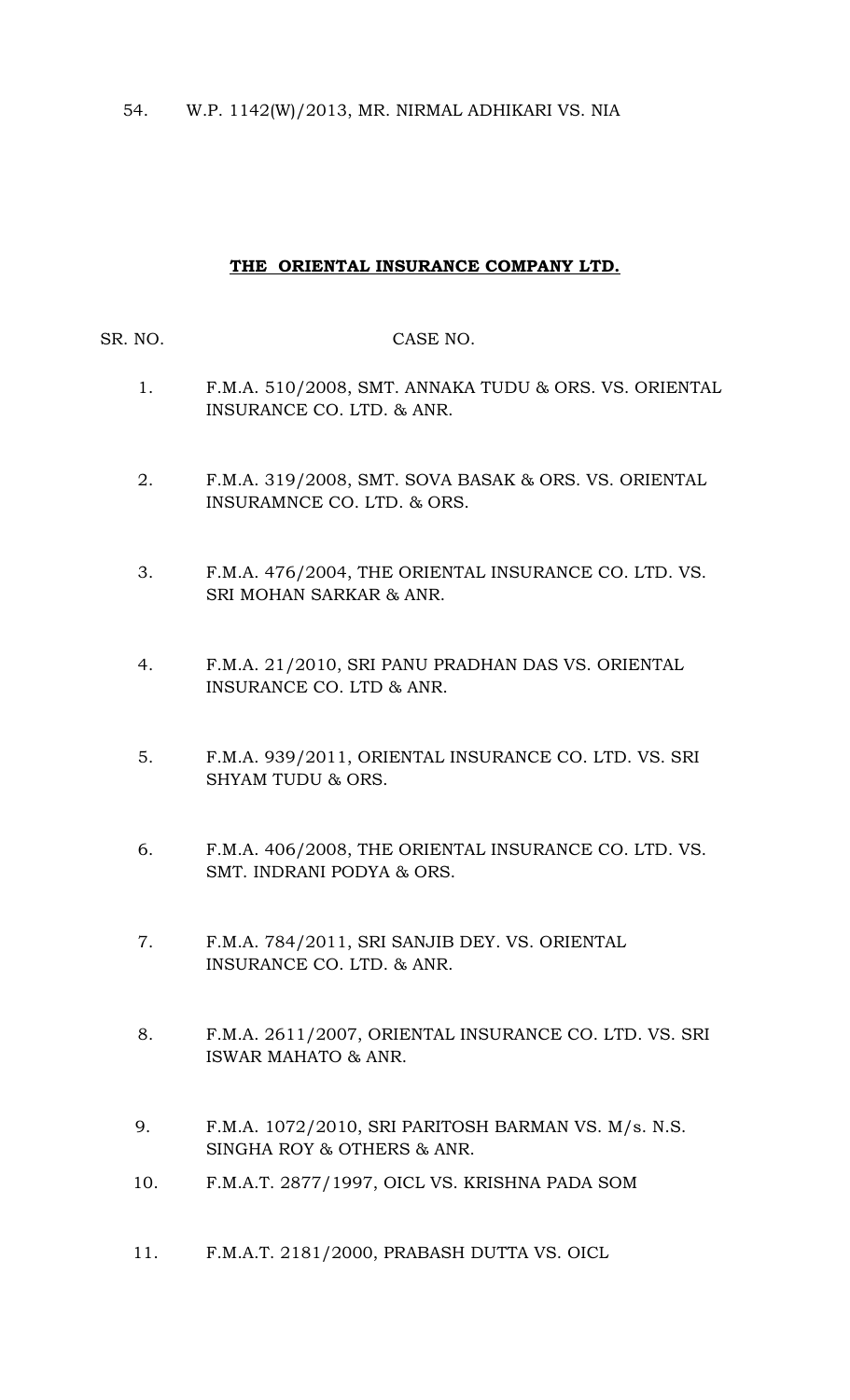- 12. F.M.A.T.2080/2005, MITALI BANERJEE VS. OICL
- 13. F.M.A.T.1885/2007 OICL VS. ALTAB MOLLA
- 14. F.M.A.T.180/2008, OICL VS. KAMAL KUMAR GOSWAMI
- 15. F.M.A.T. 2593/2007, PRANATI MONDAL VS. OICL
- 16. F.M.A.T. 807/2007, SOVA BASAK VS. OICL
- 17. F.M.A.T. 4354/2006, MADHABI RANA VS. OICL
- 18. F.M.A.T.617/2010, SANJIB DET VS. OICL
- 19. F.M.A. 485/2002, KHALDA ZAFFAR VS. OICL
- 20. F.M.A.T. 1373/2009, PANU PRADHAN VS. OICL
- 21. F.M.A.T.3582/2003, OICL VS. MANAN SARKAR
- 22. F.M.A.T.479/20085, OICL VS. ARCHANA MONDAL
- 23. F.M.A. 338/2004, SWAPAN KUMAR DUBEY VS. OICL
- 24. F.M.A.T. 2435/2007, OICL VS. RABINDRA NATH KUNDU
- 25. F.M.A.T. 2990/2007, OICL VS. INDRANI PODYA
- 26. F.M.A.T.2576/2007, OICL VS. ISWAR MAHATO
- 27. F.M.A.T.1314/2005, OICL VS. BUDHI BISWAS